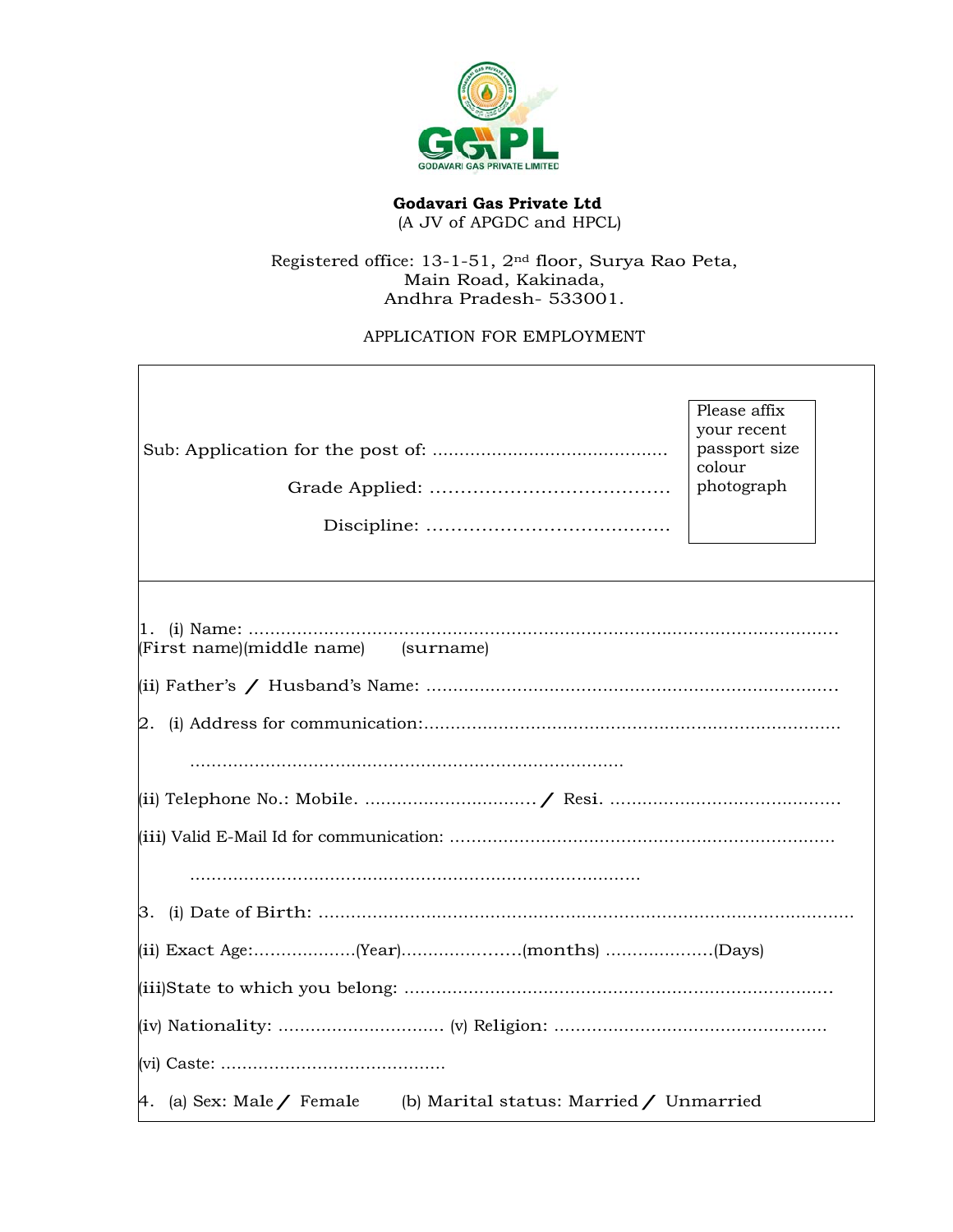## **ACADEMIC & PROFESSIONAL QUALIFICATION**:

5. Details of Academic & Professional Qualifications (Matriculation onwards). Also mention details of statutory qualifications. If any, required for the post.

| Examinat<br>$\frac{\text{ion}}{\text{}}$<br>Degree<br>passed | College $\angle$ Year of<br>Institutio Joining<br>n | Year<br>passing Board | ity | Class / $\%$ of<br>Univers obtained obtained studied | Main<br>Division Marks Subjects | Remarks |
|--------------------------------------------------------------|-----------------------------------------------------|-----------------------|-----|------------------------------------------------------|---------------------------------|---------|
|                                                              |                                                     |                       |     |                                                      |                                 |         |

# 6. Details of Membership of Professional Bodies  $\diagup$  Institutes  $\diagup$  Associations, if any:

| Status of  | Institution $\angle$ | Year of   | Whether recognized by                          | Whether                                        |
|------------|----------------------|-----------|------------------------------------------------|------------------------------------------------|
| Membership | Association          | Enrolment | Govt. of India as<br>equivalent to degree etc. | awarded after<br>passing<br>prescribed<br>Exam |
|            |                      |           |                                                |                                                |
|            |                      |           |                                                |                                                |
|            |                      |           |                                                |                                                |
|            |                      |           |                                                |                                                |
|            |                      |           |                                                |                                                |
|            |                      |           |                                                |                                                |
|            |                      |           |                                                |                                                |
|            |                      |           |                                                |                                                |

## 7. Proficiency in Languages:

|                             | Languages | Can read | Can write | Can speak |
|-----------------------------|-----------|----------|-----------|-----------|
| Mother Tongue               |           |          |           |           |
| Other Languages<br>1.<br>2. |           |          |           |           |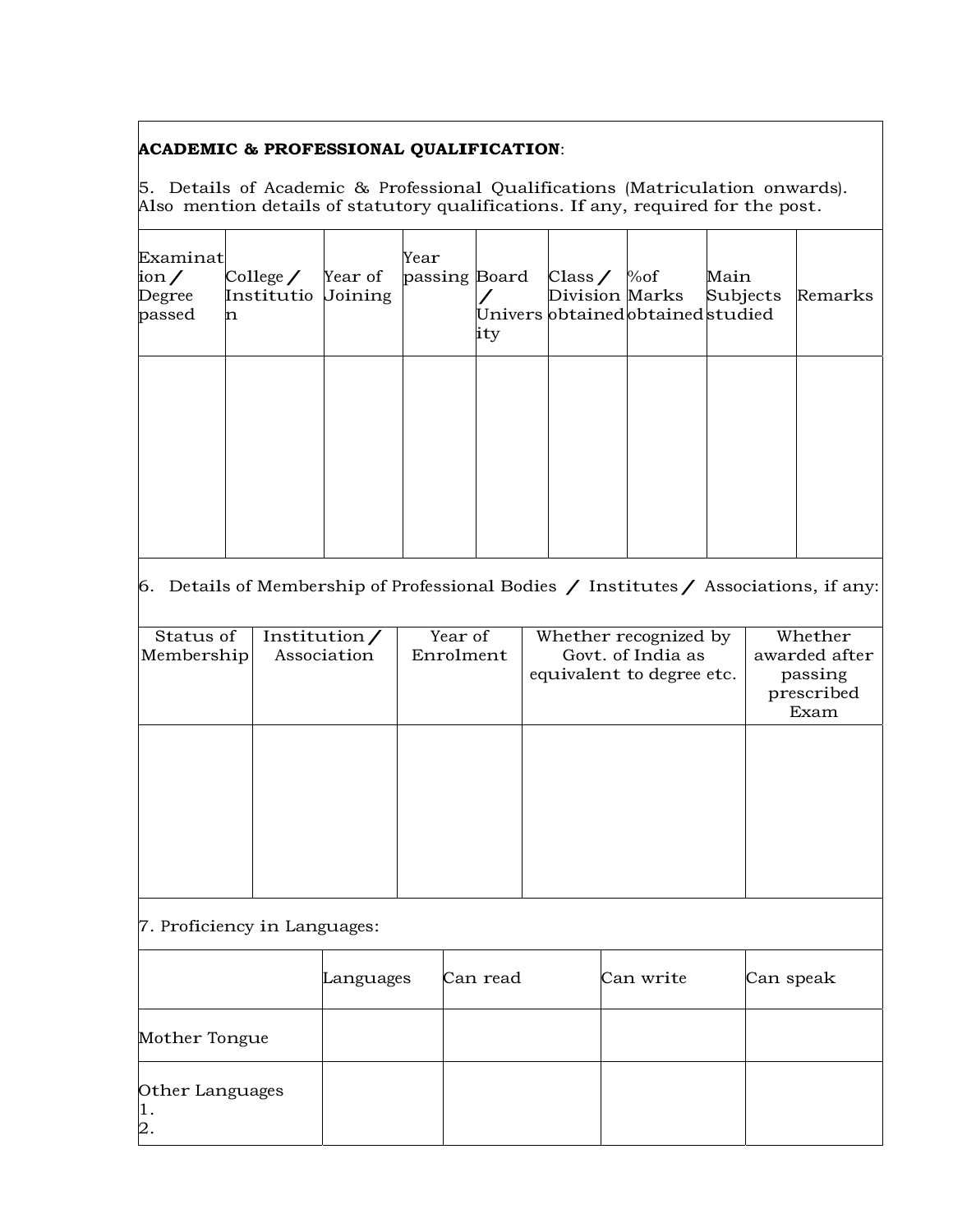### **Training & Attainments:**

8. Details of Training / Apprenticeship etc. :

|        | $\beta$ . Details of Hammig , Apprentices in Fett |                 |      |    |           |              |
|--------|---------------------------------------------------|-----------------|------|----|-----------|--------------|
| S. No. | Name of Institution                               | Nature of       | From | To | Examina   | Pay $\angle$ |
|        | or Employer                                       | Training or     |      |    | tion      | Stipend      |
|        |                                                   | Apprenticeship/ |      |    | passed if | if any       |
|        |                                                   | Main Contents   |      |    | any       |              |
|        |                                                   | of the course   |      |    |           |              |
|        |                                                   |                 |      |    |           |              |
|        |                                                   |                 |      |    |           |              |
|        |                                                   |                 |      |    |           |              |
|        |                                                   |                 |      |    |           |              |
|        |                                                   |                 |      |    |           |              |
|        |                                                   |                 |      |    |           |              |
|        |                                                   |                 |      |    |           |              |
|        |                                                   |                 |      |    |           |              |
|        |                                                   |                 |      |    |           |              |

### **PARTICULARS OF EXPERIENCE**

9. Total Experience.............................. Years............................... Months.

10. Details of experiences starting from present with scales. Please give details of different positions held in each organization with dates :

| Employer's<br>Name & |              | Period of  | Duration   | Design Basic<br>ation | Pay | Total<br>Emolument nature of | Exact                       | Reason<br>for |
|----------------------|--------------|------------|------------|-----------------------|-----|------------------------------|-----------------------------|---------------|
| Complete<br>address  |              | Employment |            | & scale               |     |                              | duties $\angle$<br>function | leaving       |
| (start from          |              |            |            | of pay                |     |                              | s                           |               |
| present              |              |            |            |                       |     |                              |                             |               |
| employer)            | From<br>Date | To Date    | Year Month |                       |     |                              |                             |               |
|                      |              |            |            |                       |     |                              |                             |               |
|                      |              |            |            |                       |     |                              |                             |               |
|                      |              |            |            |                       |     |                              |                             |               |
|                      |              |            |            |                       |     |                              |                             |               |
|                      |              |            |            |                       |     |                              |                             |               |
|                      |              |            |            |                       |     |                              |                             |               |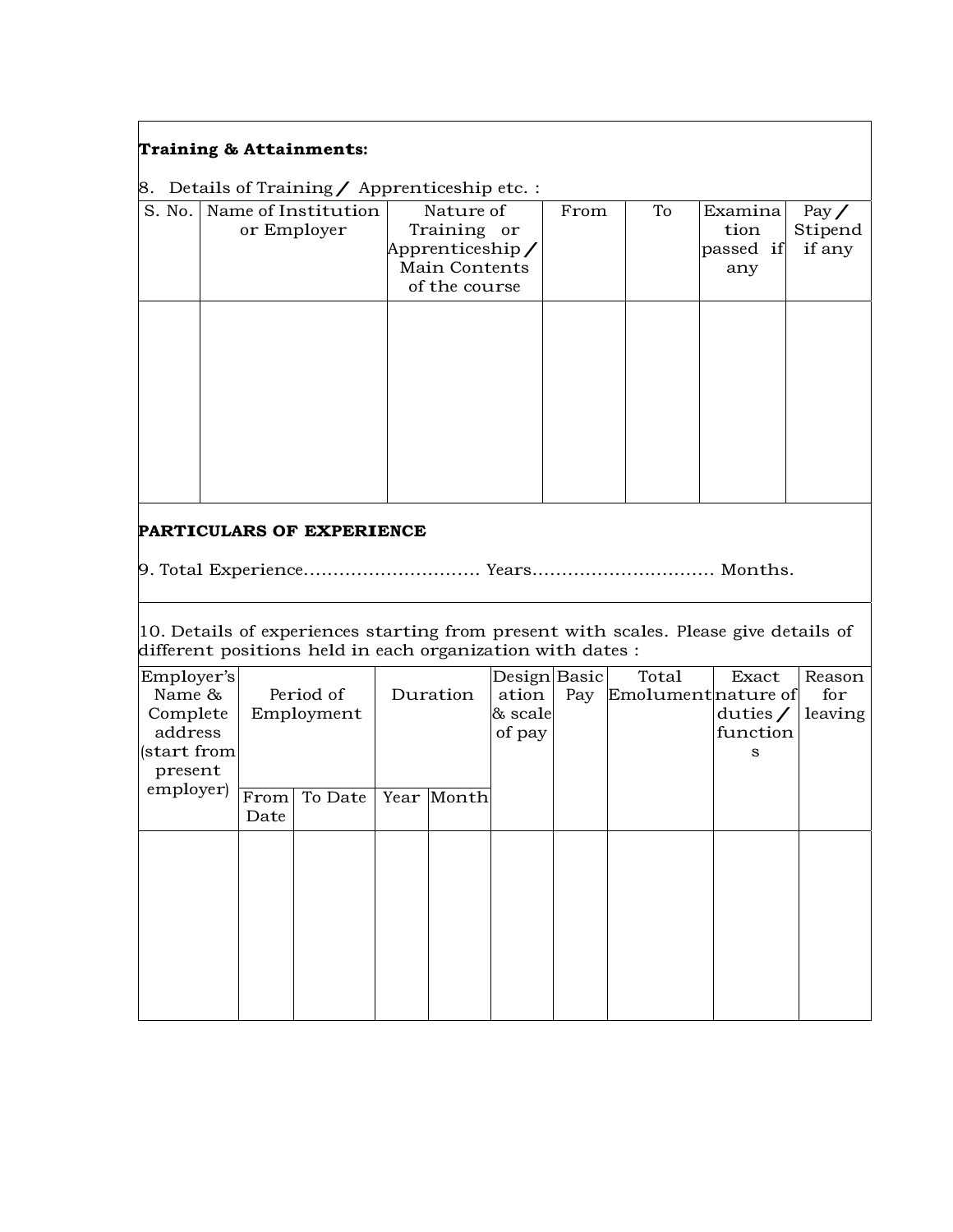11. Have you ever been arrested in a criminal case or convicted, fined or imprisoned for violation of any law (excluding minor traffic violation) or is any disciplinary/vigilance case pending/ever instituted against you or have you been barred/disqualified by a Public Service Commission/University or any other educational authority from appearing in its examinations ?

Yes / No

If yes, give details:

12. Are you related to any Directors of GGPL and its parent companies?

If 'YES' give following details:

| Name | Designation | Place of Posting | Relationship |
|------|-------------|------------------|--------------|
|      |             |                  |              |
|      |             |                  |              |
|      |             |                  |              |
|      |             |                  |              |

13. Any other relevant details  $/$  information not covered above, that you may wish to furnish

14. List of documents attached (True copies)

I certify that

- (a) That information furnished above is correct.
- (b) I am ready to join GGPL within…..days from the date of receipt of advice from GGPL.
- (c) I am willing to join in any part of India, if selected.
- (d) I am ready to join at a lower grade if selected for the same.

I am ready to join GGPL within....days from the date of receipt of advice from GGPL.

I am willing to work in any part of India, if selected.

Date………………… Signature of Applicant